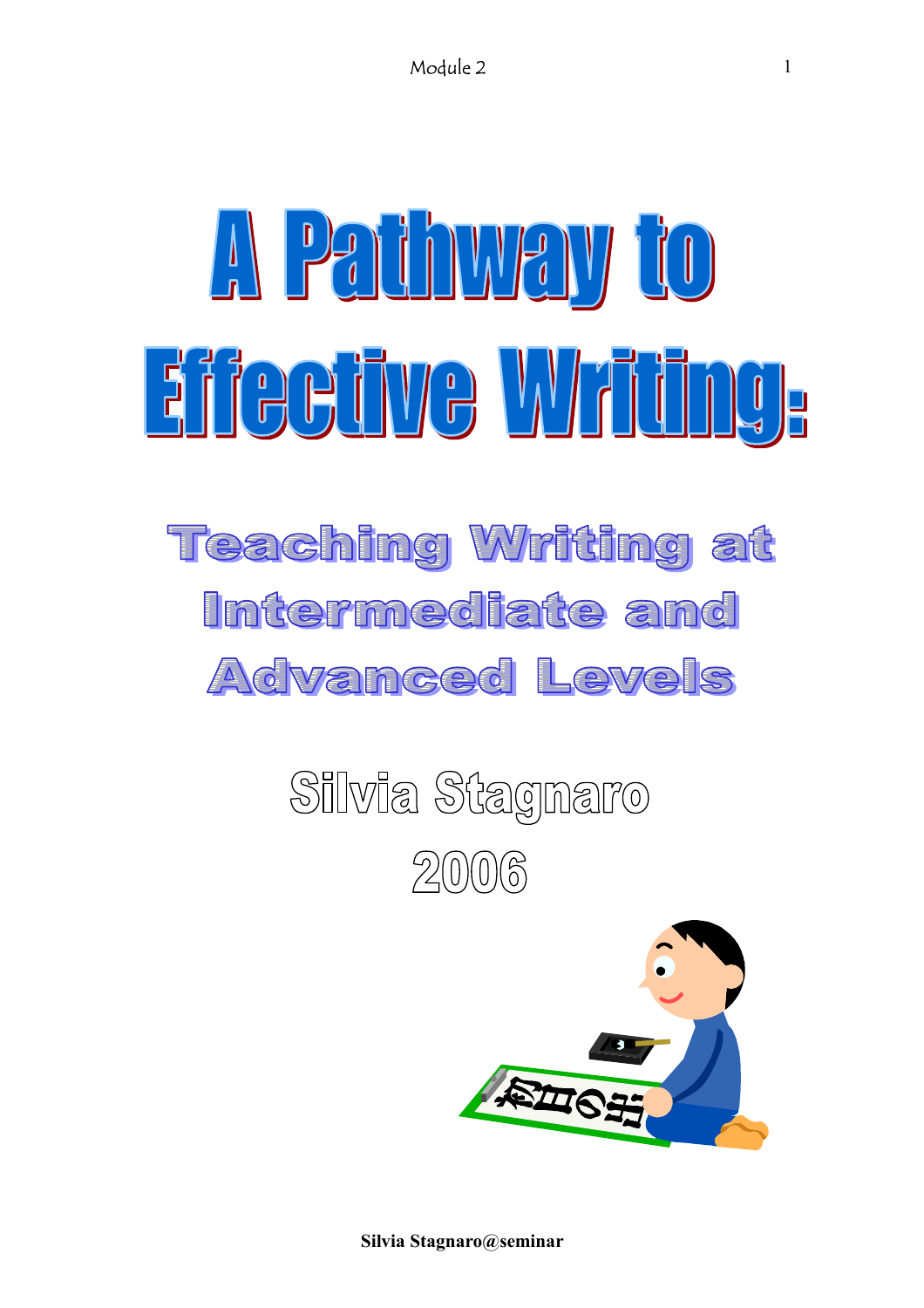As we said by the end of Module 1, in this Module we shall be considering some methodological aspects related to how we can teach our students the process of writing effective compositions.

Good writing is easily identified by any reader: just by reading it anyone can easily tell whether a piece of writing is good or bad. However, in order to help our students become good writers, we need to identify the good things a writer does in order to teach our students the techniques that they can apply to their own writing.

#### **Regular writing**

One problem with 'writing' is that in many EFL classes it is relegated to homework or classes devoted to writing. Most good writers acknowledge that they write a lot, so the first step towards successful writing is to include a 'bit' of it into your regular classes.

#### **Giving the writing a purpose**

Another problem is that writing is often done 'cold' while in 'real' life this is never the case. Writing is normal in response to something else whether it be another piece of writing (i.e. answering a letter), a conversation (i.e. taking notes during a telephone conversation), or after reading something (i.e. replying to a job advert). This means that the piece of writing has a context and, in most cases, a ëthinkingí time. Authentic, purposeful writing activities encourage students to focus on their strengths and areas of interest while simultaneously working to improve their weaknesses.

However, we frequently hear our students complain *"Why do we have to do this?"*  This question, which we dread to hear, actually gives us a golden opportunity for a teaching moment. There are many purposes of writing:

- Give someone instructions
- Pass on information
- Get a driver's license
- Fill out a job application
- Create a resume
- Express feelings
- Organise thoughts ... and last, but not least,
- Pass an exam!!!

Therefore, it would be useful to try and make the writing you give in class (or for homework) as realistic as possible by discussing the topic and writing before starting to write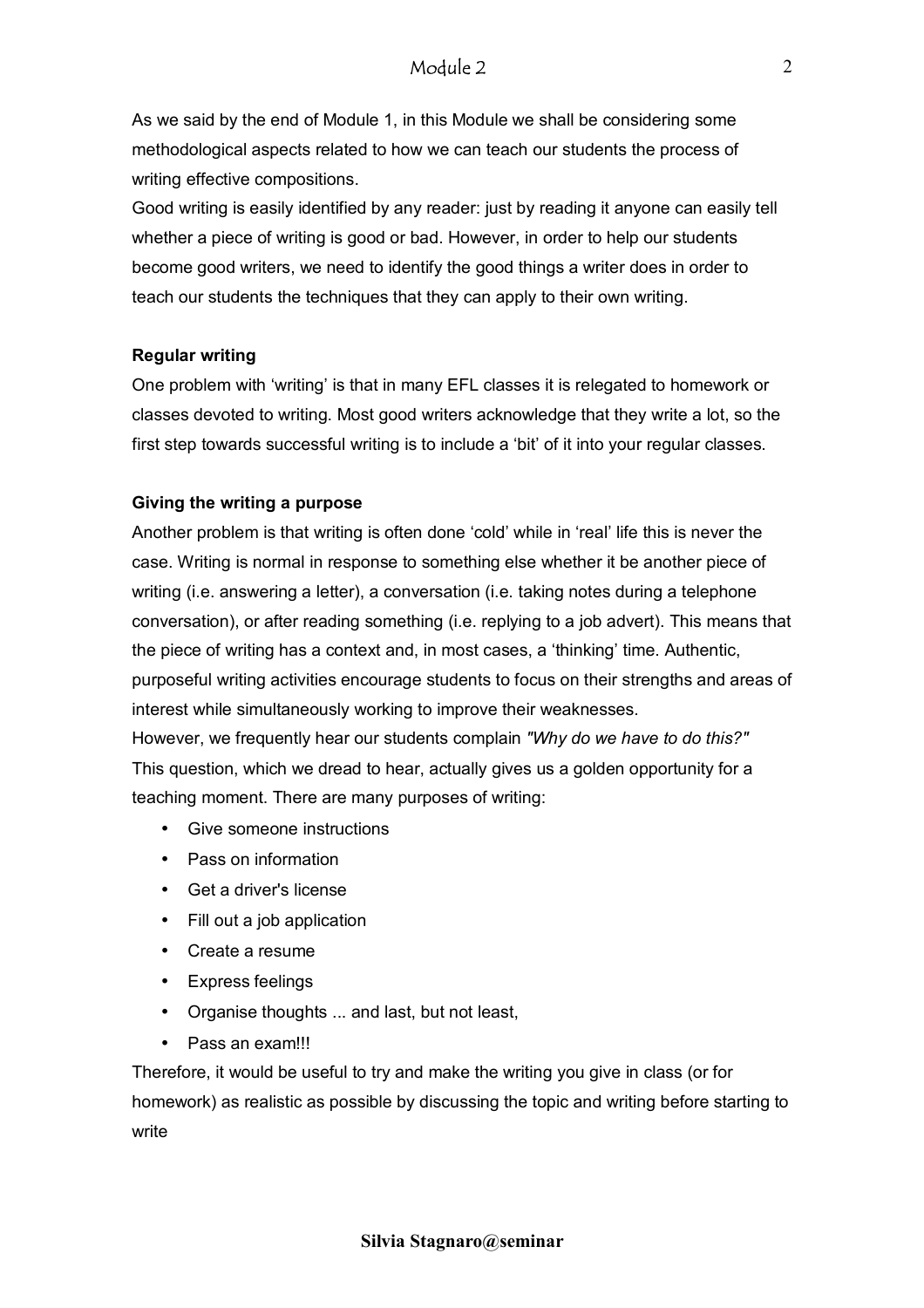# **Fitting writing into your lessons**

Writing is often seen by students as being 'boring' and difficult. In order to lessen the load on students it would be important to:

- $\checkmark$  Break the writing up: talk about the topic, plan, discuss the plan, write the outline and discuss, write the first paragraph & discuss etc.
- $\checkmark$  Make it part of the lesson by talking about the topic, reading about it, developing role plays from the situations etc.

True, writing is a tool, and explaining the purpose of writing to students is a necessity so that they understand what it is they are doing and why. So having clarified with them the exact reason why we are asking them to undertake this strenuous task, the next step is to provide them with structure and direction.

# **Approaches to Teaching Writing**

Raimes, 1983, classifies the approaches to teaching writing as follows:

# • *The Controlled-to-Free Approach*

This approach is basically aimed at helping students to achieve mastery of grammatical and syntactic forms. It adopts a sequential structure in which students are first given sentence exercises, then paragraphs to copy or manipulate grammatically (by changing questions to statements, present forms to past, or plural forms to singular, changing words to clauses and combining sentences) and eventually are allowed to try some free composition writing. These controlled compositions help students to write and yet avoid making mistakes, which makes error correction easy. As such, this approach stresses grammar, syntax, and the mechanics of writing. It emphasizes accuracy rather than fluency or originality.

# • *The Free-Writing Approach*

This approach stresses quantity rather than quality. Teachers who use this approach assign vast amounts of free writing on given topics with only minimal correction. The emphasis is on content and fluency rather than on accuracy and form. The underlying belief is that once ideas are down on the page, grammatical accuracy and organization will ensue. Thus, teachers ask students to write freely on any topic without worrying about grammar and spelling for five or ten minutes. These pieces of free writing are not corrected. The teacher simply reads them and may comment on the ideas the student expressed. Alternatively, some students may volunteer to read their own writing aloud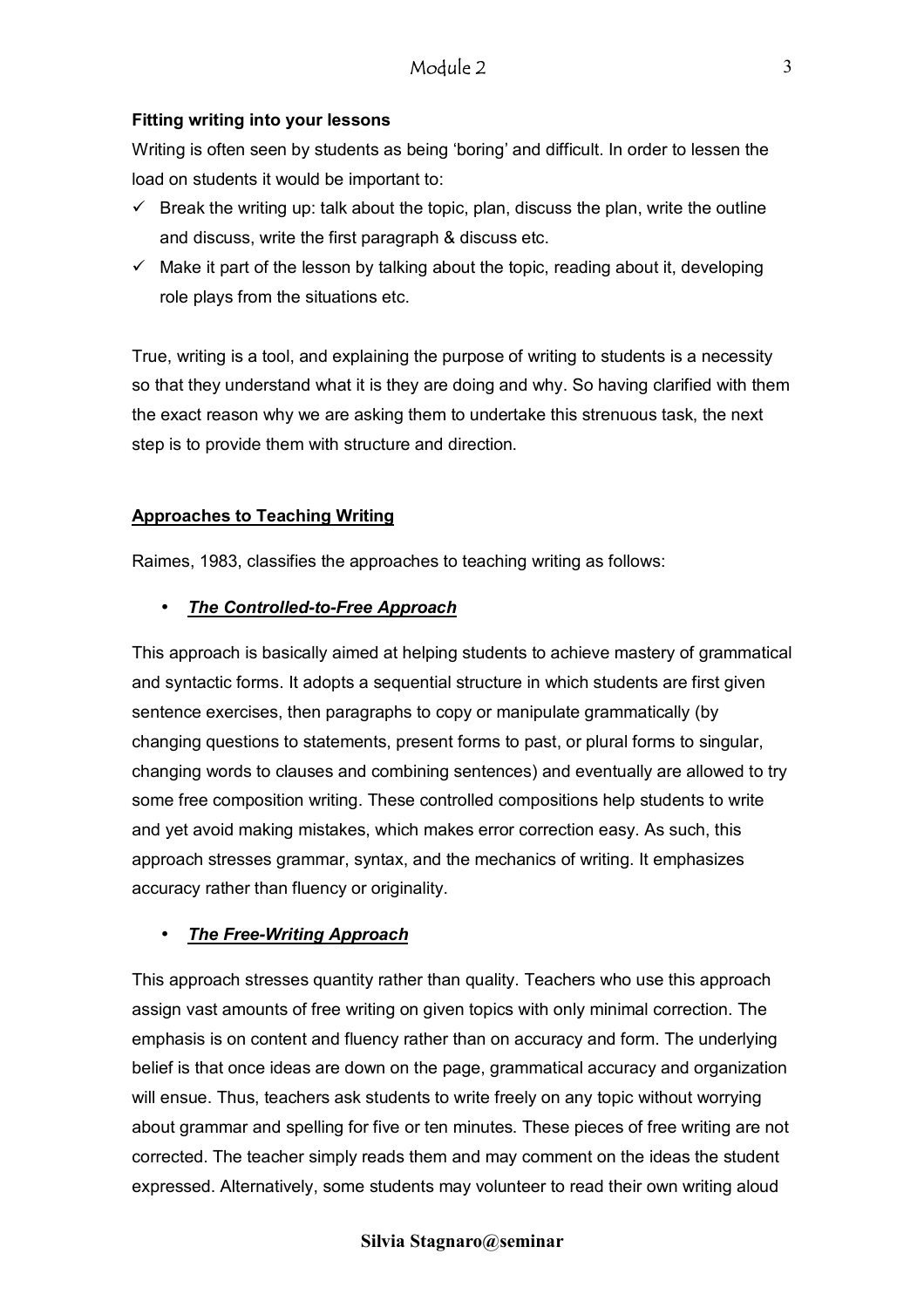to the class. The main concern here is the content of the piece and the audience to whom it is addressed.

# • *The Paragraph-Pattern Approach*

Instead of accuracy of grammar or fluency of content, this approach stresses textual organization. Students copy paragraphs and imitate model passages. They put scrambled sentences in order to form paragraphs, identify general and specific statements, insert or delete sentences and choose or invent an appropriate topic sentence.

# • *The Communicative Approach*

This approach stresses the purpose of writing and the audience for it. Students are encouraged to behave like writers in real life and ask themselves two crucial questions:

> Why am I writing this? Who will read it?

Traditionally, the teacher alone has been the audience for student writing. But some feel that writers do their best when writing is truly a communicative act, with a writer writing for a real reader, so when using this approach, teachers tend to take hold of any opportunities they may seize to extend readership.

# • *The Process Approach*

Recently, the teaching of writing has moved away from a concentration on the final written product to an emphasis on the process of writing. Thus, students are encouraged to ask themselves:

> How do I write this? How do I get started?

In this approach, students are trained to generate ideas for writing, think of the purpose and audience, write multiple drafts in order to present written products that communicate their ideas. Teachers who use this approach give students time to try ideas and feedback on the content of what they write in their drafts. As such, writing becomes a process of discovery for the students as they discover new ideas and new language forms to express them. Furthermore, learning to write is seen as a developmental process that helps students to write as professional authors do, choosing their own topics and genres, and writing from their own experiences or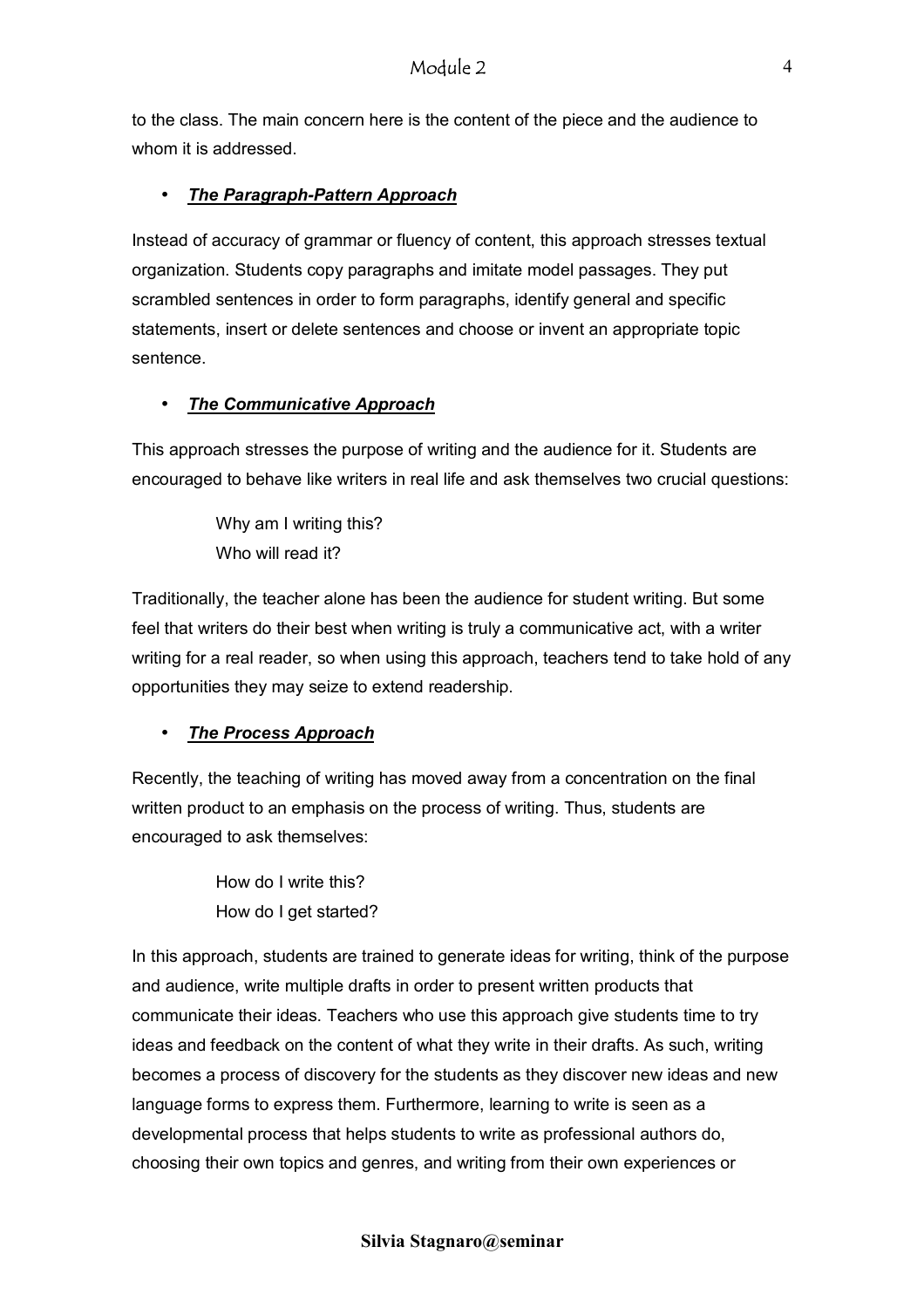# Module 2

observations. A process writing approach requires that teachers give students greater responsibility for and ownership of, their own learning. Students make decisions about genre and choice of topics, and collaborate among themselves as they write. During the writing process, students engage in pre-writing, drafting and post-writing activites. However, as the writing process is recursive in nature, they do not necessarily engage in these activities in a precise order and often the steps are carried out several times until the final version is satisfactory.

Before you go on reading, go to the activities section and do Task 1.

#### **The Writing Process**

The writing process describes the phases of a writing project with which all students are expected to become familiar. The purpose of incorporating the writing process in a formal way into your lessons is to encourage students to adopt certain behaviours that will make their writing better and more complete. The writing process encourages students to see writing as something that develops through exploration, research, consultation, revision, editing, and publishing or sharing their work with others.

The writing process includes the following phases:

- $\checkmark$  pre-writing
- $\checkmark$  drafting
- $\checkmark$  revision
- $\checkmark$  editing and proofreading
- $\checkmark$  publishing

In order to clarify these concepts, before you go on reading, go to the activities section and do Task 2.

Having clarified what each stage involves, let us turn our attention to ways in which we can address some of these steps with our students.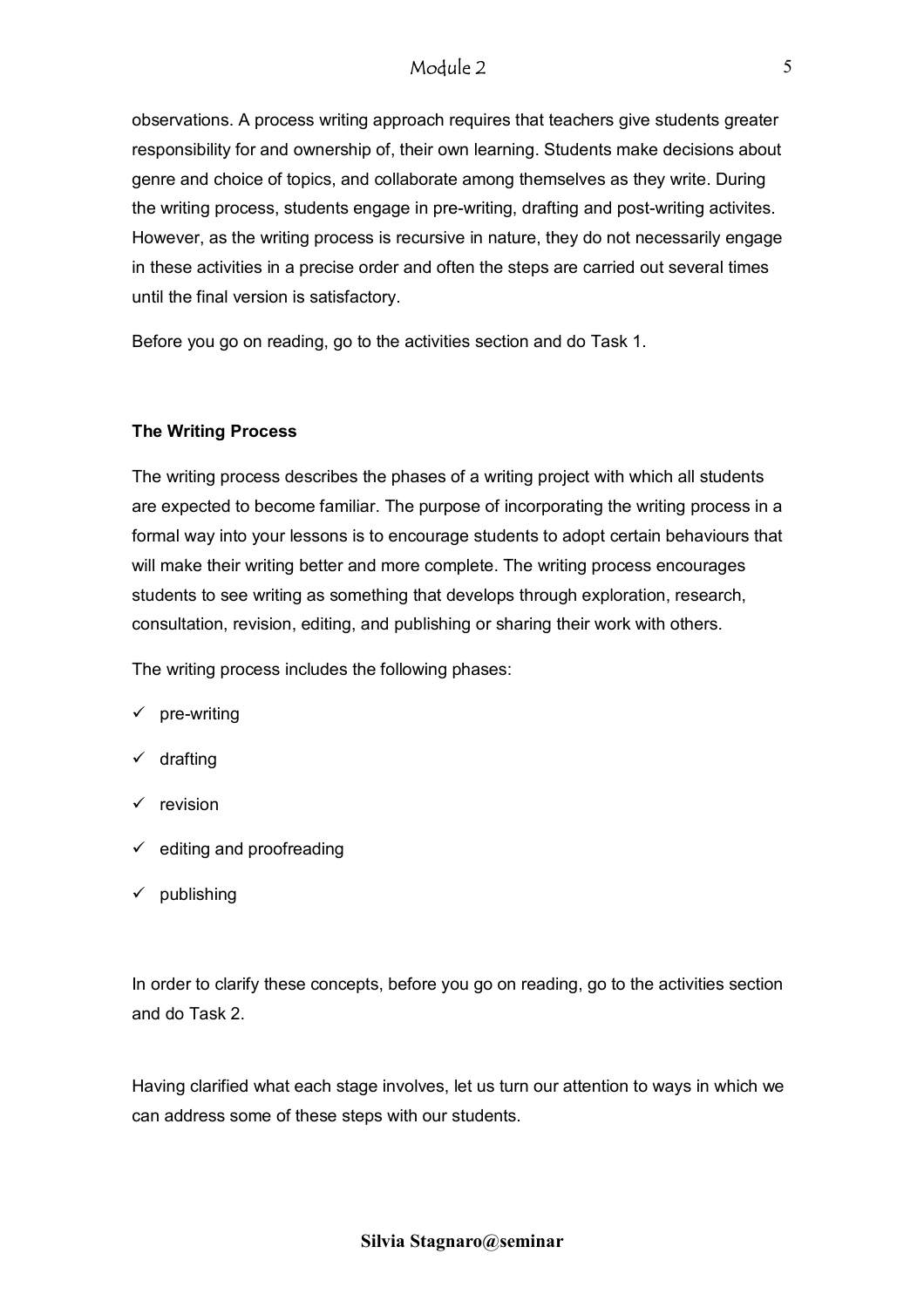# Module 2

We often spend time on the nuts and bolts of writing such as sentence or paragraph structure, cohesion, appropriate language and style etc, but often neglect the pieces we want to bolt together. In the following boxes you will find ways of developing lessons that basically concentrate on the pre-writing and drafting stages, which constitute the basis of successful writing.

# **Prewriting and drafting**

#### **Box 1 – Brainstorming**

Usually brainstorming is done in one of two ways:

- a. students are put into small groups, given the topic and a time limit and told to write their ideas down  $-$  then all the groups ideas are collated;
- b. the brainstorming is done as a whole class activity with students shouting out their ideas and the teacher writing these ideas on the board.

However, you can consider a different technique which may guarantee a wider scope of student participation and help keep the pace high:

- Write the topic (or question) on the board.
- Sit your students in a circle (if possible) and tell them you will give each student 4 seconds to give you an answer.
- Start at the left of the circle and if the student gives you a response write it on the board and move on to the next student. If a student doesnít say something within 4 seconds ask the student to move their chair slightly back and move on. Go round the whole class and then start again and repeat the process.
- On the third round any student who didn't say anything (in any round) is ëoutí.

Although the first time you use this brainstorming technique you may get little response, once the students are used to it (and its rules) you will find that it is quite productive.

# **Box 2 - Speed writing**

This technique is based on the Free Writing Approach. It is like a written brainstorming session, but it requires that students do the actual writing individually.

• Make certain that all the students can see the 'brainstorming' board where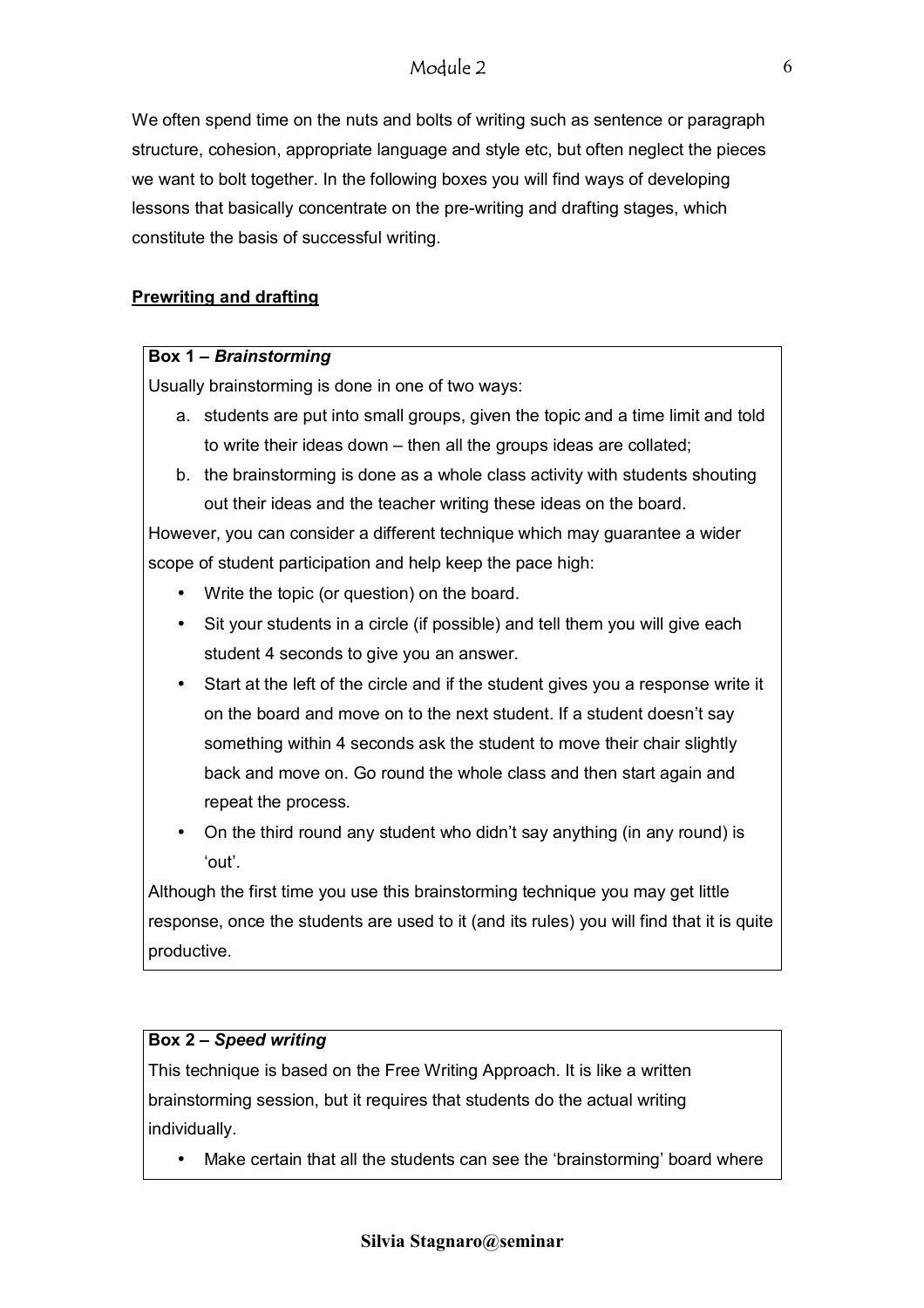you have written the topic or question.

- Tell the students you are going to give them only 15 minutes (you could give as little as 10 minutes but don't give more than 20) to write. They should concentrate on ideas, not on language, grammar or punctuation.
- They write as quickly as possible and should not stop.
- They cannot cross anything out or correct mistakes during this time.
- If they cannot think of a word or a phrase they should leave a blank space or write it in their own language.
- Once the time is up, shout 'stop'.
- Students should now work in pairs or small groups and read out what they have written.
- At this stage all the students should just listen.
- Next, as a group (or pair) the students should work through the text correcting mistakes, changing punctuation, translating words or phrases into English, or fill in the blanks.

# **Box 3 – Loop writing**

Loop writing is a way of ensuring paragraphs link together forming a coherent text. This task builds upon the brainstorming and speed writing stages we have described before.

- During the speed writing you will find that students have generated lots of ideas, but that most of these will be at a sentence level or possibly paragraph level. This means that these ideas now need to be structured into a complete text.
- In groups ask the students to choose 1 piece of writing.
- Ask them to read through it and link ideas together that have a similar subtopic.
- Now they should decide which idea (or sentence) will start the piece of writing.
- Using this idea (and the ones that go with it in the same paragraph) they should write the first paragraph.
- Next, they should summarise the first paragraph in one sentence. This sentence is then used to start the second paragraph. The students then follow the same steps used to create the first paragraph and then summarise the second paragraph.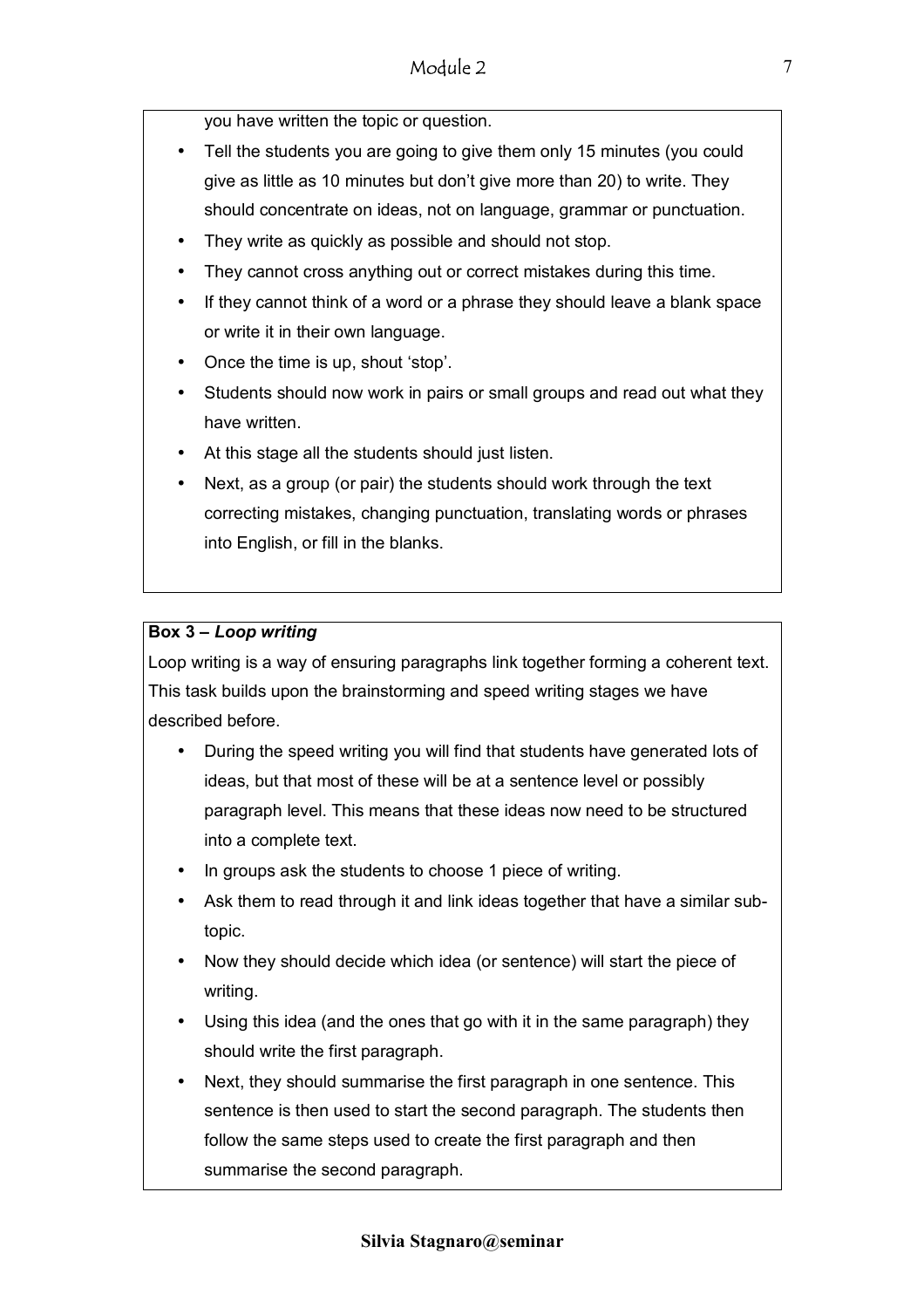- The students use the sentence that summarises the second paragraph as the start of the third paragraph and they continue with these steps until they have completed the writing.
- As a final step, the students read their final version through again and check as a 'whole' text.

Of course, the materials you that can be used to develop lessons using these tasks will be dependent on your class/students. In general, it is useful to bring in examples of different types of 'long' writing (i.e. letters, articles, reports, essays etc). These do not necessarily have to be 'real' examples (although those can be useful) but could be from coursebooks, the Internet, or even from other students (clearly these would need to be 'good' models).

Before you go on reading, it would be useful to try and see how these suggestions work. Go to the activities section and do Task 3.

# **Revision**

After our students have written their first drafts, it will be necessary for them to take the next step and revise their production. Here are some tips that we can give them to carry out this process:

## Tips for students:

- $\triangleq$  Remember, an essay is a group of related paragraphs about one main idea. The introduction states the controlling idea. The body paragraphs contain the subordinate ideas that support the controlling idea. The conclusion restates the controlling idea and indicates the end. If ideas don't flow in a logical sequence from paragraph to paragraph, move the paragraphs around until your main points fall into a clear pattern. For example, you may want to organize your ideas chronologically, according to how things happened from start to finish in time, or you may want to talk about your ideas in order of their importance.
- $\bullet$  Just as an essay is made up of related paragraphs that develop a central point, a paragraph is made up of related sentences that develop a central point. If a sentence in a paragraph does not provide evidence for the main idea of the paragraph, delete it, rewrite it, or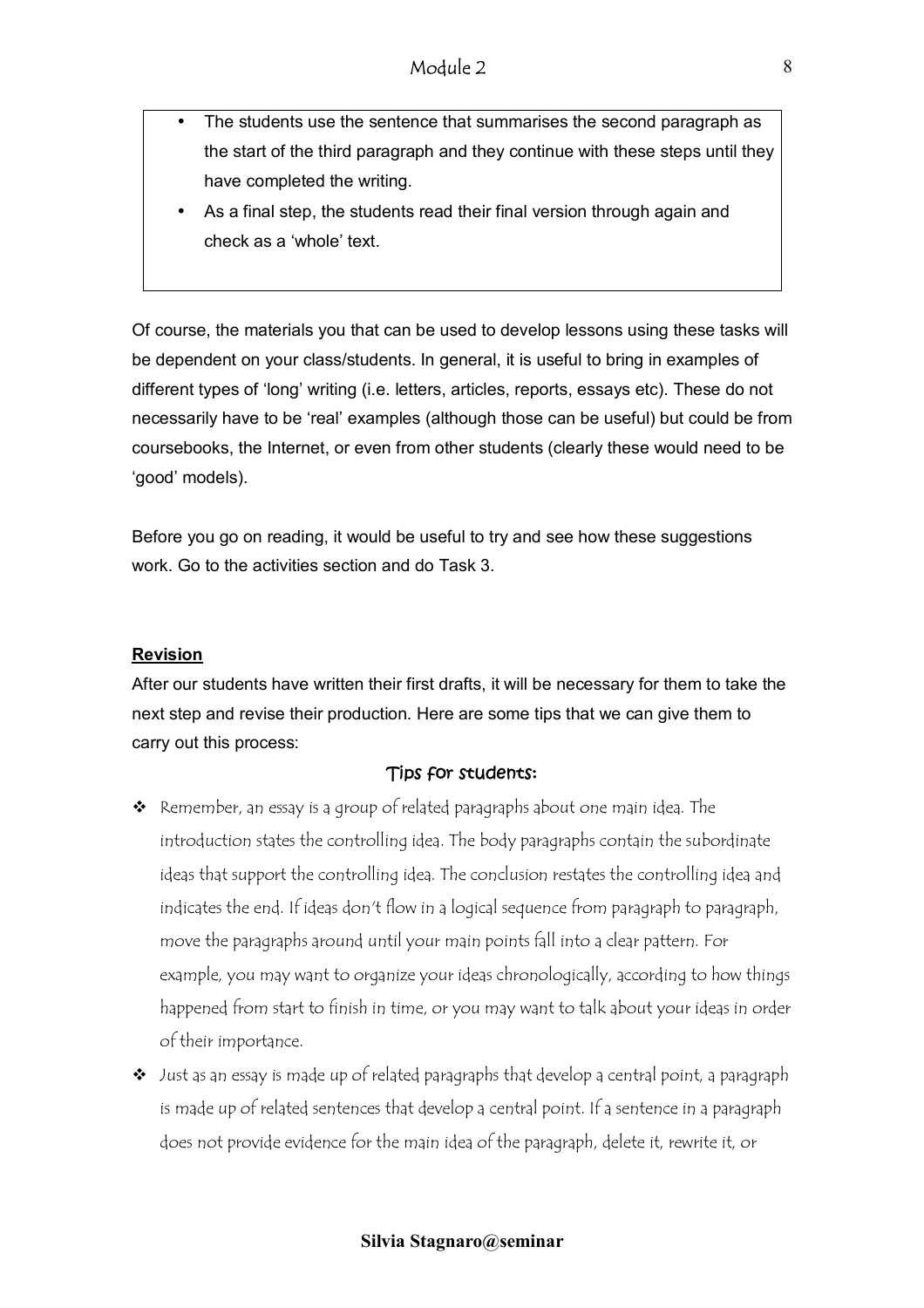move it to another paragraph.

- $\bullet$  Check to make sure you have not accidentally left out an important point. If so, add a sentence or paragraph to clarify your meaning or provide further evidence for your main point.
- $\bullet$  Check to make sure that all your subordinate ideas support the main idea. If you have accidentally included something that does not support the main idea, delete it.



Before we move on to the next step in the writing process let us consider the following questions:

- Do you believe these tips might help students in the revising process?
- Are there any further tips you would like to add?
- Do you give your students tips of this kind (or any others)? Please, tell us about this in the forum.



And now please go to the activities section and do Task 4 where you will be asked to analyse a sample revision.

## **Proofreading and editing**

Basically, proofreading and editing relate to taking care of any problems the students may have with conventions like spelling, punctuation, grammar, and usage. At this stage, students may want to make *minor* changes to the content of their piece (a word here, a phrase there), but if they want to make bigger changes, they should be advised to go back to the Revising stage.

Editing is hard because there a lot of things the student needs to pay attention to in order to do it well. In general, students find it boring and tedious, and on many occasions they feel they are not good enough at it. However, it is important to show to them that going through this stage is necessary to show readers that they care: both about what they write and about their audience as well.

Before you go on reading it would be interesting to consider a few points about editing:



- Do all types of text require editing or are there occasions when it would be even unnatural to edit a text?
- What does the decision to edit a text depend on?

If you want to, you can share some of your ideas in the Forum.